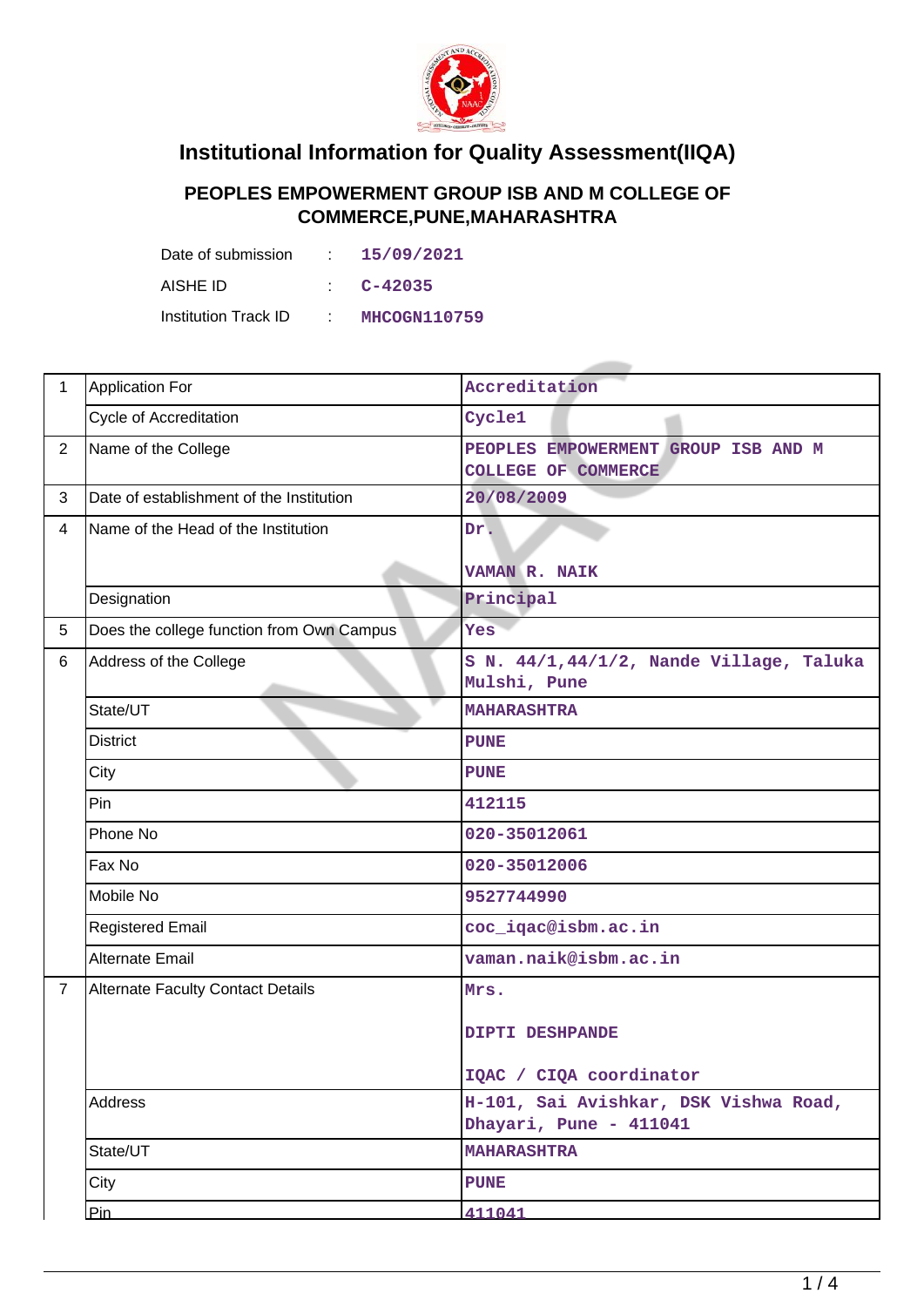|    | Phone No                                                                                                                                                                                                   |                                                                                                                                                                                                                                                                                                                                   |                                |                  |                            |          |  |
|----|------------------------------------------------------------------------------------------------------------------------------------------------------------------------------------------------------------|-----------------------------------------------------------------------------------------------------------------------------------------------------------------------------------------------------------------------------------------------------------------------------------------------------------------------------------|--------------------------------|------------------|----------------------------|----------|--|
|    | Fax No                                                                                                                                                                                                     |                                                                                                                                                                                                                                                                                                                                   |                                |                  |                            |          |  |
|    | Mobile No                                                                                                                                                                                                  |                                                                                                                                                                                                                                                                                                                                   | 7709193172                     |                  |                            |          |  |
|    | Email                                                                                                                                                                                                      |                                                                                                                                                                                                                                                                                                                                   |                                |                  | dipti.deshpande@isbm.ac.in |          |  |
|    | <b>Alternate Email</b>                                                                                                                                                                                     |                                                                                                                                                                                                                                                                                                                                   |                                |                  |                            |          |  |
| 8  | Website                                                                                                                                                                                                    |                                                                                                                                                                                                                                                                                                                                   | www.isbmcoc.org                |                  |                            |          |  |
| 9  | Has the Institution completed 6 years of existence /<br>Years of graduation of last two batches                                                                                                            |                                                                                                                                                                                                                                                                                                                                   | Yes<br>Year1- 2020 Year2- 2021 |                  |                            |          |  |
| 10 | Nature of the college                                                                                                                                                                                      |                                                                                                                                                                                                                                                                                                                                   | Private and Self Financing     |                  |                            |          |  |
| 11 | <b>College Affiliation</b>                                                                                                                                                                                 |                                                                                                                                                                                                                                                                                                                                   | Affiliated                     |                  |                            |          |  |
| 12 |                                                                                                                                                                                                            | Name of the affiliating University(ies) and the state(s) in which the University(ies) is located                                                                                                                                                                                                                                  |                                |                  |                            |          |  |
|    | <b>State</b>                                                                                                                                                                                               | <b>University Name</b>                                                                                                                                                                                                                                                                                                            |                                | <b>Documents</b> |                            |          |  |
|    | Maharashtra                                                                                                                                                                                                | Savitribai Phule Pune                                                                                                                                                                                                                                                                                                             |                                |                  | View Document              |          |  |
|    |                                                                                                                                                                                                            | University                                                                                                                                                                                                                                                                                                                        |                                |                  |                            |          |  |
| 13 | Is the Institution recognized under section 2(f) of the<br><b>UGC Act?</b>                                                                                                                                 |                                                                                                                                                                                                                                                                                                                                   | <b>No</b>                      |                  |                            |          |  |
| 14 | Is the Institution recognized under section 12B of the No<br><b>UGC Act?</b><br>If yes, date of recognition by UGC under section<br>12B along with latest Plan General Development<br>Grant release letter |                                                                                                                                                                                                                                                                                                                                   |                                |                  |                            |          |  |
| 15 | Is the institution recognised as an Autonomous<br>College by the UGC?                                                                                                                                      |                                                                                                                                                                                                                                                                                                                                   | <b>No</b>                      |                  |                            |          |  |
| 16 | Is the institution recognised as a 'College with<br>Potential for Excellence (CPE)' by the UGC?                                                                                                            |                                                                                                                                                                                                                                                                                                                                   | <b>No</b>                      |                  |                            |          |  |
| 17 | Is the institution recognised as a 'College of<br>Excellence' by the UGC?                                                                                                                                  |                                                                                                                                                                                                                                                                                                                                   | <b>No</b>                      |                  |                            |          |  |
| 18 | Is the College offering any programmes recognised<br>by any Statutory Regulatory Authority (SRA)                                                                                                           |                                                                                                                                                                                                                                                                                                                                   | <b>No</b>                      |                  |                            |          |  |
|    | <b>Statutory Regulatory Authorities</b>                                                                                                                                                                    |                                                                                                                                                                                                                                                                                                                                   |                                |                  | SRA program                | Document |  |
|    |                                                                                                                                                                                                            |                                                                                                                                                                                                                                                                                                                                   |                                |                  | No Content                 |          |  |
|    |                                                                                                                                                                                                            |                                                                                                                                                                                                                                                                                                                                   |                                |                  |                            |          |  |
| 19 |                                                                                                                                                                                                            | If the institution is not affiliated to a university and is<br>offering programmes recognized by any Statutory<br>Regulatory Authorities (SRA), are the programmes<br>recognized by Association of Indian Universities(AIU)<br>or other appropriate Government authorities as<br>equivalent to UG / PG Programmes of a University |                                |                  | Not Applicable             |          |  |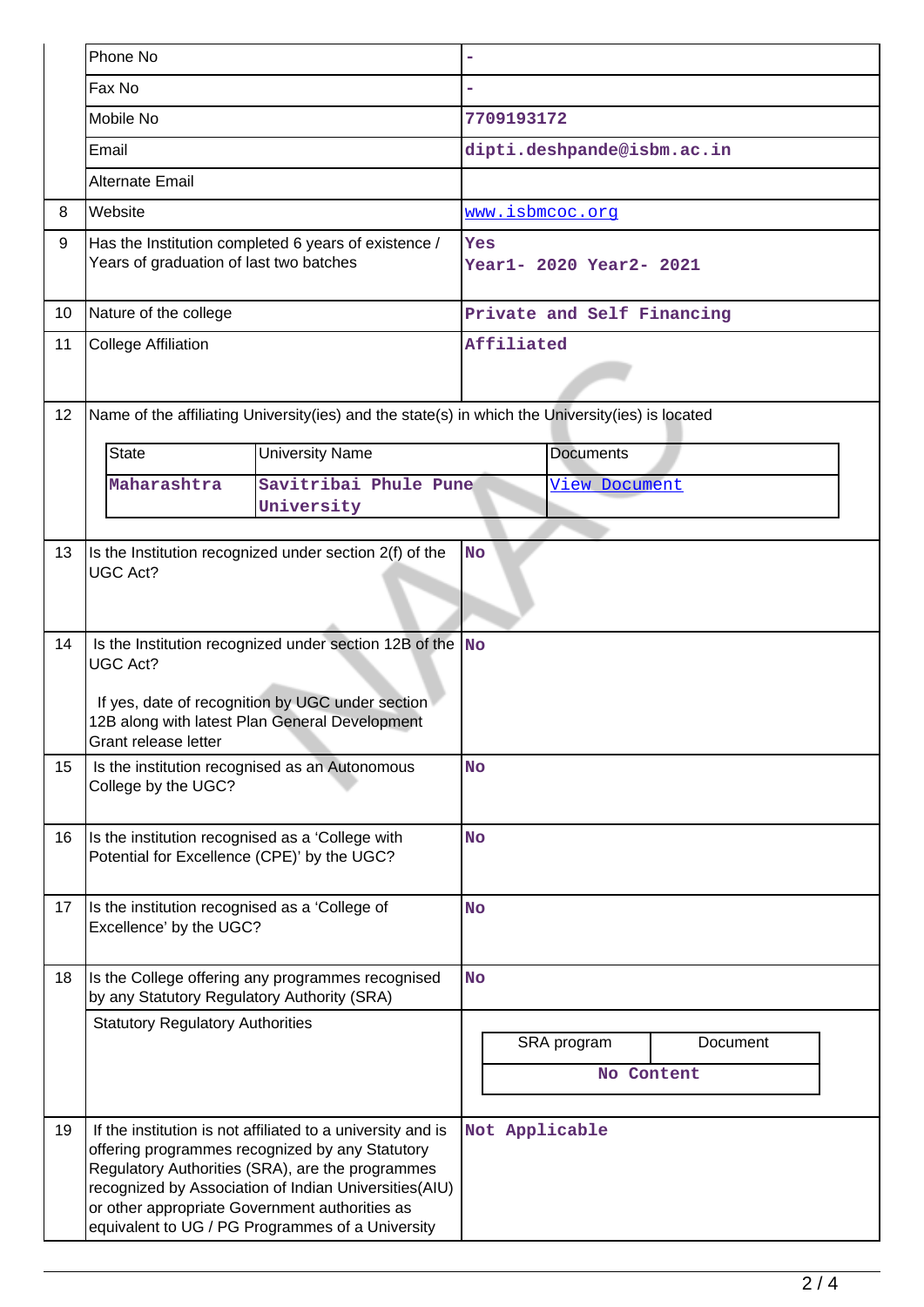| 20 | Number of programmes offered                                                                                |                                                                                         |                                                              |                                 |                        |                |                           |
|----|-------------------------------------------------------------------------------------------------------------|-----------------------------------------------------------------------------------------|--------------------------------------------------------------|---------------------------------|------------------------|----------------|---------------------------|
|    | Programmes                                                                                                  |                                                                                         |                                                              | Number                          |                        |                |                           |
|    | <b>UG</b>                                                                                                   |                                                                                         |                                                              | $\overline{\mathbf{2}}$         |                        |                |                           |
|    | $_{\rm PG}$                                                                                                 |                                                                                         | $\overline{0}$                                               |                                 |                        |                |                           |
|    | Post Master's (DM, Ayurveda                                                                                 |                                                                                         | $\overline{0}$                                               |                                 |                        |                |                           |
|    | Vachaspathi, M.Ch)<br>Pre Doctoral (M.Phil)                                                                 |                                                                                         | $\overline{0}$                                               |                                 |                        |                |                           |
|    |                                                                                                             |                                                                                         |                                                              |                                 |                        |                |                           |
|    | Doctoral (Ph.D)                                                                                             |                                                                                         | $\overline{0}$                                               |                                 |                        |                |                           |
|    | Post Doctoral (D.Sc , D.Litt ,<br>LLD)                                                                      |                                                                                         | $\overline{0}$                                               |                                 |                        |                |                           |
|    |                                                                                                             | PG Diploma recognised by statutory                                                      |                                                              | $\overline{0}$                  |                        |                |                           |
|    | Diploma                                                                                                     | authority including university                                                          |                                                              | $\mathbf{0}$<br>1               |                        |                |                           |
|    | Certificate / Awareness                                                                                     |                                                                                         |                                                              |                                 |                        |                |                           |
|    |                                                                                                             |                                                                                         |                                                              |                                 |                        |                |                           |
| 21 | Programme Details                                                                                           |                                                                                         |                                                              |                                 |                        |                |                           |
|    |                                                                                                             |                                                                                         |                                                              |                                 |                        |                |                           |
|    | Program                                                                                                     | Department                                                                              |                                                              | <b>University Affiliation</b>   | <b>SRA Recognition</b> |                | <b>Affiliation Status</b> |
|    | <b>BBA</b>                                                                                                  | Commerce                                                                                | Savitribai<br>Phule Pune                                     |                                 |                        |                | Temporary                 |
|    |                                                                                                             |                                                                                         |                                                              | University                      |                        |                |                           |
|    | <b>BBA</b> (Computer                                                                                        | Commerce                                                                                |                                                              | Savitribai                      |                        |                | Temporary                 |
|    | Application)                                                                                                |                                                                                         |                                                              | Phule Pune<br>University        |                        |                |                           |
|    |                                                                                                             |                                                                                         |                                                              |                                 |                        |                |                           |
| 22 | <b>View Document</b><br>Number of Teaching Staff by employment status (permanent / temporary) and by gender |                                                                                         |                                                              |                                 |                        |                |                           |
|    |                                                                                                             |                                                                                         |                                                              |                                 |                        |                |                           |
|    | Male                                                                                                        | Female                                                                                  |                                                              | Transgender                     |                        | Total          |                           |
|    | 2                                                                                                           | 2                                                                                       |                                                              | $\mathbf 0$                     |                        | 4              |                           |
|    | 4                                                                                                           | 3                                                                                       |                                                              | $\mathbf 0$                     |                        | $\overline{7}$ |                           |
|    |                                                                                                             |                                                                                         |                                                              |                                 |                        |                |                           |
| 23 |                                                                                                             | Number of Non-Teaching Staff by employment status (permanent / temporary) and by gender |                                                              |                                 |                        |                |                           |
|    | Male                                                                                                        | Female                                                                                  |                                                              | Transgender                     |                        | Total          |                           |
|    | 3                                                                                                           | $\mathbf 0$                                                                             |                                                              | $\mathbf 0$                     |                        | 3              |                           |
|    |                                                                                                             |                                                                                         |                                                              |                                 |                        |                |                           |
| 24 | Number of Students on roll by gender                                                                        |                                                                                         |                                                              |                                 |                        |                |                           |
|    |                                                                                                             |                                                                                         |                                                              |                                 |                        |                |                           |
|    |                                                                                                             | Male<br>Female                                                                          |                                                              | Transgender                     |                        | Total          |                           |
|    | 206                                                                                                         | 81                                                                                      |                                                              | $\mathbf 0$                     |                        | 287            |                           |
|    |                                                                                                             |                                                                                         |                                                              |                                 |                        |                |                           |
| 25 |                                                                                                             | Does the institution have statutory cells / committees                                  |                                                              | 1.Grievance Redressal Committee |                        |                |                           |
|    |                                                                                                             |                                                                                         | 2. Internal Compliant Committee<br>3. Anti-ragging Committee |                                 |                        |                |                           |
|    |                                                                                                             |                                                                                         |                                                              |                                 |                        |                |                           |
|    |                                                                                                             |                                                                                         |                                                              |                                 |                        |                |                           |